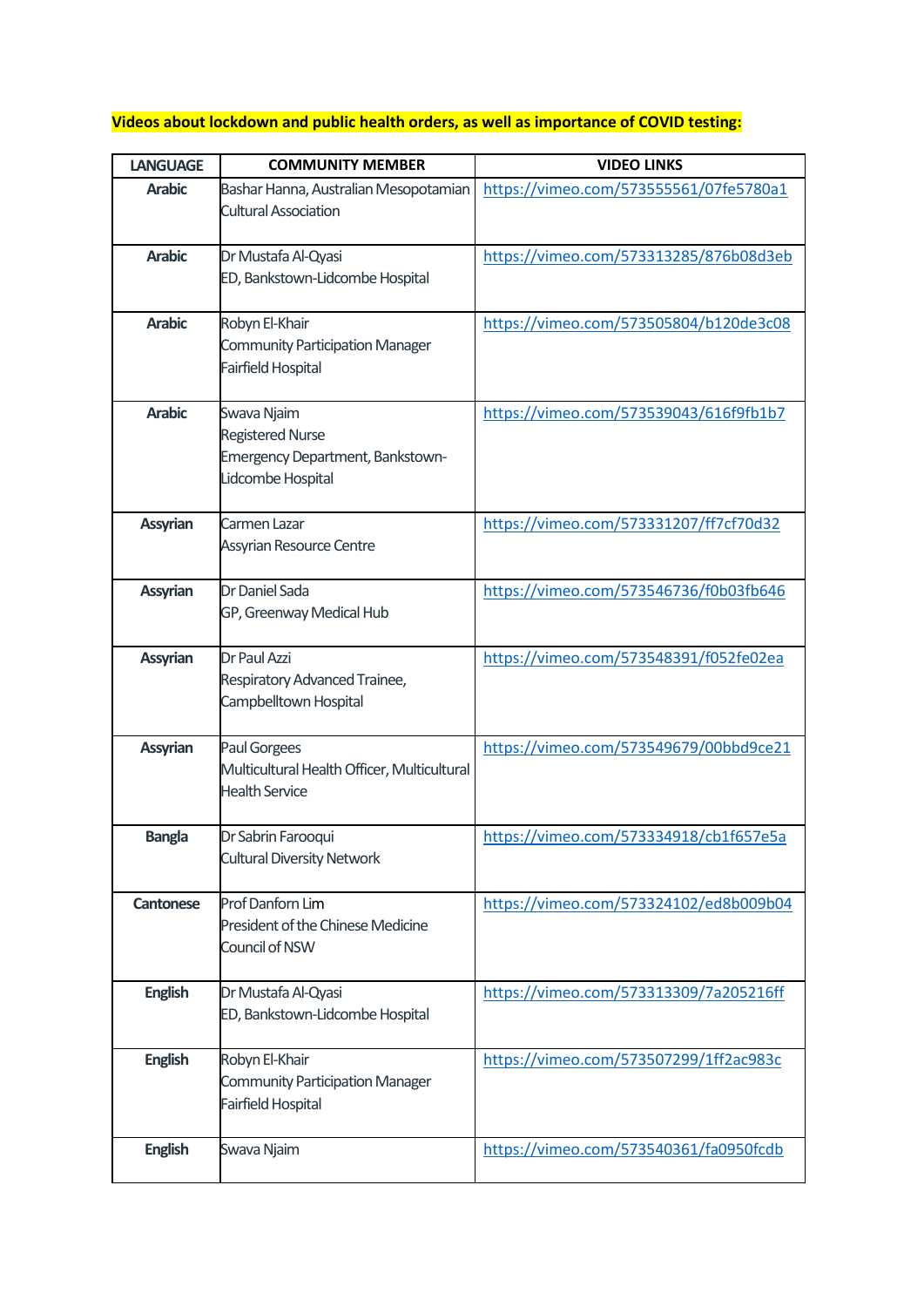|                   | <b>Registered Nurse</b><br>Emergency Department, Bankstown-<br>Lidcombe Hospital      |                                        |
|-------------------|---------------------------------------------------------------------------------------|----------------------------------------|
| <b>Greek</b>      | <b>Father George Liangas</b><br><b>Burwood Greek Orthodox Church</b>                  | https://vimeo.com/573328607/201ee86334 |
| <b>Hindi</b>      | Dr Ankur Srivastava<br><b>Cumberland and Westmead Hospitals</b>                       | https://vimeo.com/573332892/f5eeda7c3e |
| <b>Hindi</b>      | Maansi Arora<br>Medical Registrar - Sutherland Hospital                               | https://vimeo.com/573557194/5a8e4869a4 |
| <b>Mandarin</b>   | Dr Alvina Ng<br><b>Emergency Department, Auburn Hospital</b>                          | https://vimeo.com/573324139/87311d97d0 |
| <b>Mandarin</b>   | <b>Prof Danforn Lim</b><br><b>President of the Chinese Medicine</b><br>Council of NSW | https://vimeo.com/573326497/42a1f44c4f |
| Punjabi           | Pritpal Tiwana<br><b>Australian Sikh Association</b>                                  | https://vimeo.com/573344259/c55574eccf |
| <b>Tamil</b>      | Dr S Thava Seelan OAM<br><b>Bridgeview Medical Practice</b>                           | https://vimeo.com/573342367/0378ca6f13 |
| <b>Vietnamese</b> | Dr Harry Doan<br>Director, Medical Services, Fairfield<br>Hospital                    | https://vimeo.com/573340461/22db7e2177 |

**Social Media Tiles to support the above messages, translated in language to download and use as required**:

- English, Gujarati, Samoan and Somali: [https://www.dropbox.com/s/ti0646mqisctur8/COVID-19%20Stay-at](https://aus01.safelinks.protection.outlook.com/?url=https%3A%2F%2Furldefense.com%2Fv3%2F__https%3A%2Fwww.dropbox.com%2Fs%2Fti0646mqisctur8%2FCOVID-19*20Stay-at-home*20order*2016-7-21*20-*204*20Languages.zip%3Fdl%3D0__%3BJSUlJSUl!!MuTgN5zQqgRwsA!UTU-Ur4r48pvaLFcdLahv_jw4738oUdkWfVg_OmFrTc04UemG5rDHLJYfS5Kqr4GfpRJLYEaYg%24&data=04%7C01%7Csleotta%40fairfieldcity.nsw.gov.au%7Ccf88eac92b1f482459af08d94cd2208a%7Ca7b6ebbf4e1940c69c1f5c5206c9c53f%7C0%7C0%7C637625288980296165%7CUnknown%7CTWFpbGZsb3d8eyJWIjoiMC4wLjAwMDAiLCJQIjoiV2luMzIiLCJBTiI6Ik1haWwiLCJXVCI6Mn0%3D%7C2000&sdata=uGwiZgIDBSJqwZgwL0mOTLOtg%2BfTvvjY10nb%2FRv%2FZVw%3D&reserved=0)[home%20order%2016-7-21%20-%204%20Languages.zip?dl=0](https://aus01.safelinks.protection.outlook.com/?url=https%3A%2F%2Furldefense.com%2Fv3%2F__https%3A%2Fwww.dropbox.com%2Fs%2Fti0646mqisctur8%2FCOVID-19*20Stay-at-home*20order*2016-7-21*20-*204*20Languages.zip%3Fdl%3D0__%3BJSUlJSUl!!MuTgN5zQqgRwsA!UTU-Ur4r48pvaLFcdLahv_jw4738oUdkWfVg_OmFrTc04UemG5rDHLJYfS5Kqr4GfpRJLYEaYg%24&data=04%7C01%7Csleotta%40fairfieldcity.nsw.gov.au%7Ccf88eac92b1f482459af08d94cd2208a%7Ca7b6ebbf4e1940c69c1f5c5206c9c53f%7C0%7C0%7C637625288980296165%7CUnknown%7CTWFpbGZsb3d8eyJWIjoiMC4wLjAwMDAiLCJQIjoiV2luMzIiLCJBTiI6Ik1haWwiLCJXVCI6Mn0%3D%7C2000&sdata=uGwiZgIDBSJqwZgwL0mOTLOtg%2BfTvvjY10nb%2FRv%2FZVw%3D&reserved=0)
- Dinka, Rohingya and Serbian: [https://www.dropbox.com/s/7gtov26w5ni6tgs/COVID-19%20Stay-at](https://aus01.safelinks.protection.outlook.com/?url=https%3A%2F%2Furldefense.com%2Fv3%2F__https%3A%2Fwww.dropbox.com%2Fs%2F7gtov26w5ni6tgs%2FCOVID-19*20Stay-at-home*20order*2016-7-21*20-*20last*203*20Languages.zip%3Fdl%3D0__%3BJSUlJSUlJQ!!MuTgN5zQqgRwsA!UTU-Ur4r48pvaLFcdLahv_jw4738oUdkWfVg_OmFrTc04UemG5rDHLJYfS5Kqr4GfpSj-HSTyw%24&data=04%7C01%7Csleotta%40fairfieldcity.nsw.gov.au%7Ccf88eac92b1f482459af08d94cd2208a%7Ca7b6ebbf4e1940c69c1f5c5206c9c53f%7C0%7C0%7C637625288980296165%7CUnknown%7CTWFpbGZsb3d8eyJWIjoiMC4wLjAwMDAiLCJQIjoiV2luMzIiLCJBTiI6Ik1haWwiLCJXVCI6Mn0%3D%7C2000&sdata=Q2g2308nwDnxdtXVvIfMvAFQZkkFmjQIO4hwocZSv2w%3D&reserved=0)[home%20order%2016-7-21%20-%20last%203%20Languages.zip?dl=0](https://aus01.safelinks.protection.outlook.com/?url=https%3A%2F%2Furldefense.com%2Fv3%2F__https%3A%2Fwww.dropbox.com%2Fs%2F7gtov26w5ni6tgs%2FCOVID-19*20Stay-at-home*20order*2016-7-21*20-*20last*203*20Languages.zip%3Fdl%3D0__%3BJSUlJSUlJQ!!MuTgN5zQqgRwsA!UTU-Ur4r48pvaLFcdLahv_jw4738oUdkWfVg_OmFrTc04UemG5rDHLJYfS5Kqr4GfpSj-HSTyw%24&data=04%7C01%7Csleotta%40fairfieldcity.nsw.gov.au%7Ccf88eac92b1f482459af08d94cd2208a%7Ca7b6ebbf4e1940c69c1f5c5206c9c53f%7C0%7C0%7C637625288980296165%7CUnknown%7CTWFpbGZsb3d8eyJWIjoiMC4wLjAwMDAiLCJQIjoiV2luMzIiLCJBTiI6Ik1haWwiLCJXVCI6Mn0%3D%7C2000&sdata=Q2g2308nwDnxdtXVvIfMvAFQZkkFmjQIO4hwocZSv2w%3D&reserved=0)
- Additional 51 languages: [https://www.dropbox.com/s/x0uqyezvbmz6x1e/COVID-](https://aus01.safelinks.protection.outlook.com/?url=https%3A%2F%2Furldefense.com%2Fv3%2F__https%3A%2Fwww.dropbox.com%2Fs%2Fx0uqyezvbmz6x1e%2FCOVID-19*20Stay-at-home*20order*2016-7-21.zip%3Fdl%3D0__%3BJSUl!!MuTgN5zQqgRwsA!UTU-Ur4r48pvaLFcdLahv_jw4738oUdkWfVg_OmFrTc04UemG5rDHLJYfS5Kqr4GfpRqo6H_Bg%24&data=04%7C01%7Csleotta%40fairfieldcity.nsw.gov.au%7Ccf88eac92b1f482459af08d94cd2208a%7Ca7b6ebbf4e1940c69c1f5c5206c9c53f%7C0%7C0%7C637625288980306129%7CUnknown%7CTWFpbGZsb3d8eyJWIjoiMC4wLjAwMDAiLCJQIjoiV2luMzIiLCJBTiI6Ik1haWwiLCJXVCI6Mn0%3D%7C2000&sdata=sXDBPg1hrRIoyWR6BE7WWI4OGTM14knG5FYS4E9%2BMyA%3D&reserved=0)[19%20Stay-at-home%20order%2016-7-21.zip?dl=0](https://aus01.safelinks.protection.outlook.com/?url=https%3A%2F%2Furldefense.com%2Fv3%2F__https%3A%2Fwww.dropbox.com%2Fs%2Fx0uqyezvbmz6x1e%2FCOVID-19*20Stay-at-home*20order*2016-7-21.zip%3Fdl%3D0__%3BJSUl!!MuTgN5zQqgRwsA!UTU-Ur4r48pvaLFcdLahv_jw4738oUdkWfVg_OmFrTc04UemG5rDHLJYfS5Kqr4GfpRqo6H_Bg%24&data=04%7C01%7Csleotta%40fairfieldcity.nsw.gov.au%7Ccf88eac92b1f482459af08d94cd2208a%7Ca7b6ebbf4e1940c69c1f5c5206c9c53f%7C0%7C0%7C637625288980306129%7CUnknown%7CTWFpbGZsb3d8eyJWIjoiMC4wLjAwMDAiLCJQIjoiV2luMzIiLCJBTiI6Ik1haWwiLCJXVCI6Mn0%3D%7C2000&sdata=sXDBPg1hrRIoyWR6BE7WWI4OGTM14knG5FYS4E9%2BMyA%3D&reserved=0)

**Below are the links to the latest campaign videos in multiple languages are located on Youtube:**

- Vaccine safety and where residential Aged Care workers can get a vaccine [https://www.youtube.com/playlist?list=PLKFDUMupjXqjGwEwh94pO6D\\_D97o2Kux\\_](https://aus01.safelinks.protection.outlook.com/?url=https%3A%2F%2Furldefense.com%2Fv3%2F__https%3A%2Fwww.youtube.com%2Fplaylist%3Flist%3DPLKFDUMupjXqjGwEwh94pO6D_D97o2Kux___%3B!!MuTgN5zQqgRwsA!XPL91-HtIy3rT2UiQe2w0P0YhHR64kntPC2_txBbZE9iQKgaOqHVrNDPvC2e_8U85UukRuj_Uw%24&data=04%7C01%7Csleotta%40fairfieldcity.nsw.gov.au%7Ccf88eac92b1f482459af08d94cd2208a%7Ca7b6ebbf4e1940c69c1f5c5206c9c53f%7C0%7C0%7C637625288980306129%7CUnknown%7CTWFpbGZsb3d8eyJWIjoiMC4wLjAwMDAiLCJQIjoiV2luMzIiLCJBTiI6Ik1haWwiLCJXVCI6Mn0%3D%7C2000&sdata=cCsC%2FwsX5h%2BApF3GG2CavjglN8Nw7MPUcqsfvcwXp2o%3D&reserved=0)
- GP videos [https://www.youtube.com/playlist?list=PLKFDUMupjXqhGlDe7htj06hWgqhl6QJ2v](https://aus01.safelinks.protection.outlook.com/?url=https%3A%2F%2Furldefense.com%2Fv3%2F__https%3A%2Fwww.youtube.com%2Fplaylist%3Flist%3DPLKFDUMupjXqhGlDe7htj06hWgqhl6QJ2v__%3B!!MuTgN5zQqgRwsA!XPL91-HtIy3rT2UiQe2w0P0YhHR64kntPC2_txBbZE9iQKgaOqHVrNDPvC2e_8U85UtteeQwGQ%24&data=04%7C01%7Csleotta%40fairfieldcity.nsw.gov.au%7Ccf88eac92b1f482459af08d94cd2208a%7Ca7b6ebbf4e1940c69c1f5c5206c9c53f%7C0%7C0%7C637625288980316073%7CUnknown%7CTWFpbGZsb3d8eyJWIjoiMC4wLjAwMDAiLCJQIjoiV2luMzIiLCJBTiI6Ik1haWwiLCJXVCI6Mn0%3D%7C2000&sdata=BHe5oiqQ7nICM0fHsu25Az85GwIGKsTgaB%2FnrzWV%2FoY%3D&reserved=0)